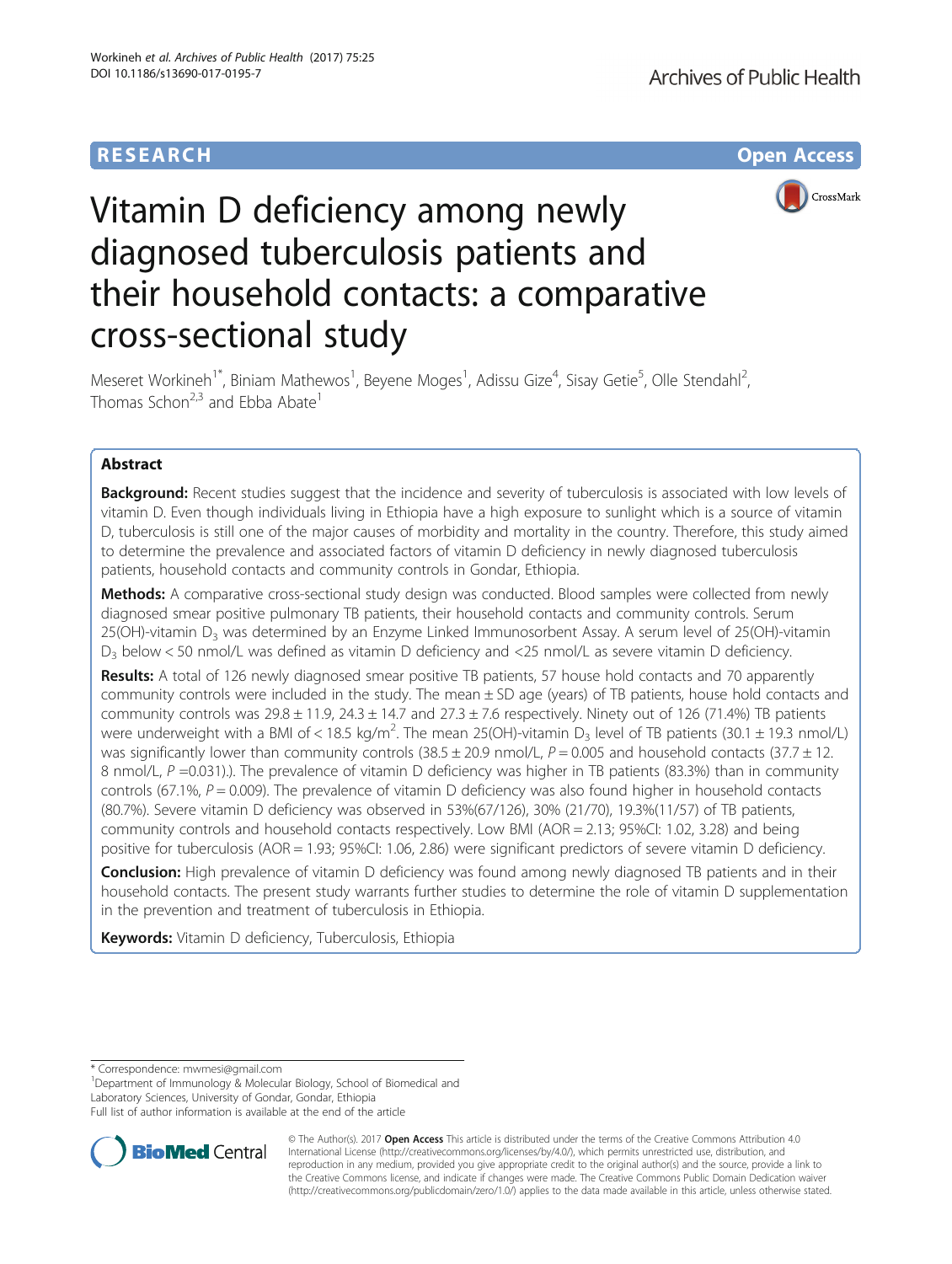# Background

Tuberculosis (TB) is an infectious disease caused by the bacilli belonging to Mycobacterium tuberculosis complex, usually Mycobacterium tuberculosis (MTB) [\[1](#page-5-0)]. TB remains a major global health problem. According to World health organization (WHO) global tuberculosis report, 9.6 million TB cases occurred and TB killed 1.5 million people (1.1 million HIV-negative and 0.4 million HIV-positive) worldwide in 2014 [[2\]](#page-5-0). Ethiopia has ranked  $7<sup>th</sup>$  among the world's 22 high burden countries with an estimated incidence rate of 207 per 100,000 population in 2014 [\[2](#page-5-0)].

The host susceptibility to TB infection depends on a complex interaction between host, bacterial as well as environmental factors, such as poverty, malnutrition, overcrowding, and exposure to other pathogens [[3, 4](#page-5-0)]. In addition to environmental factors, genetic factors, such as polymorphisms in the interleukin-1 (IL-1) gene cluster and mannose-binding lectin have been shown to influence host susceptibility to TB [\[5](#page-5-0)]. Cell-mediated immunity is important for host protection against mycobacteria infection [[6\]](#page-5-0).

Vitamin D is synthesized in the skin during exposure to ultraviolet light and is also available in the diet, principally from fish [\[7](#page-5-0)]. Vitamin D has found to play an important role in the host immune defense against TB by improving phagocytic capacity of monocytes and macrophages [\[8](#page-5-0), [9\]](#page-5-0), increasing the production of antimicrobial peptides such as cathelicidin [\[10](#page-5-0)], and by immunomodulatory effects [[11\]](#page-5-0). Vitamin D deficiency in mice resulted in the increased replication of Mycobacterium bovis [\[12\]](#page-5-0). Studies have also shown that vitamin D induces a superoxide burst and enhances phagolysosome fusion in MTB -infected macrophages [\[13](#page-5-0)–[16](#page-6-0)]. Some studies have also shown that polymorphisms in the vitamin D receptor influence host susceptibility to TB [\[5](#page-5-0)].

Other groups have shown that vitamin D inhibits the generation of Th1 responses and the production of Interferon-γ by promoting the generation of regulatory T cells (Tregs) [[12\]](#page-5-0). Thus paradoxical effects of vitamin D have been observed in immunity of tuberculosis: decreased vitamin D mediated Th1 immunity, but increased bactericidal activity [[17\]](#page-6-0). Given that the Th1 response is protective, but also causes pathology, vitamin D may provide the ideal response by inducing increased bactericidal activity coupled with a decreased, but present, Th1 response.

Several studies have shown conflicting results on the level of vitamin D in TB patients and in community controls [\[18](#page-6-0)–[30\]](#page-6-0). Serum vitamin D level varies considerably between populations and is influenced by many geographical and cultural factors [[31, 32\]](#page-6-0). Although individuals living in Ethiopia have a higher chance of exposure to sunlight; which is the main source of vitamin D, tuberculosis is still one of the major causes of morbidity and mortality in the country. There is no previous data showing the prevalence of vitamin D deficiency and associated factors in newly diagnosed TB patients compared with apparently healthy community controls in the study area. Furthermore, no previous study has investigated the prevalence of vitamin D in household contacts of TB patients in Ethiopia. Thus, the aim of this study was to determine the prevalence and associated factors of vitamin D deficiency in newly diagnosed TB patients compared to household contacts and community controls in Gondar, North West Ethiopia.

## Methods

#### Study design and area

An institutional based comparative cross sectional study was conducted from January 2013 to May 2013 at the University of Gondar Hospital (GUH) and Gondar Health Center (GHC), Northwest Ethiopia. Gondar University hospital is a tertiary level teaching and referral hospital with 450 beds for inpatients and rendering referral health services for over 5 million inhabitants in North-West Ethiopia. The hospital provides inpatient and outpatient services to the population in the surrounding area of Gondar town and the adjacent regions. The hospital has TB clinic where TB patients are getting their medication and further assessment during follow up period. Gondar health center is also located in Gondar town and it provides different health services to population of Gondar town and the surrounding area. The health center has a TB clinic where TB patients are getting treatment through the Directly Observed Treatment Short-Course (DOTS) programme.

#### Study population

Consecutive newly diagnosed smear positive tuberculosis patients were recruited at the DOTS clinics of the two health facilities. Smear positive TB was defined as at least two sputum smears positive for acid fast bacilli (AFB) or one smear positive slide and x-ray results suggestive of TB [[33\]](#page-6-0). Apparently healthy blood donors who visited the blood bank at the GUH during the study period, and had passed pre-donation clinical screening to rule out any chronic illnesses and previous TB history, were enrolled as community controls (CC). In addition, household contacts (HHC) livings together with the index TB cases were included. A household contact was defined as a person who lives together (>6 months) and spends more than 12 h per day with a TB patient. HIV screening was routinely performed in voluntary counseling and testing clinics (VCT) at GUH and GHC for all TB patients. HIV positive tuberculosis patients were excluded from the study in order to enable direct comparison with blood donors as community controls.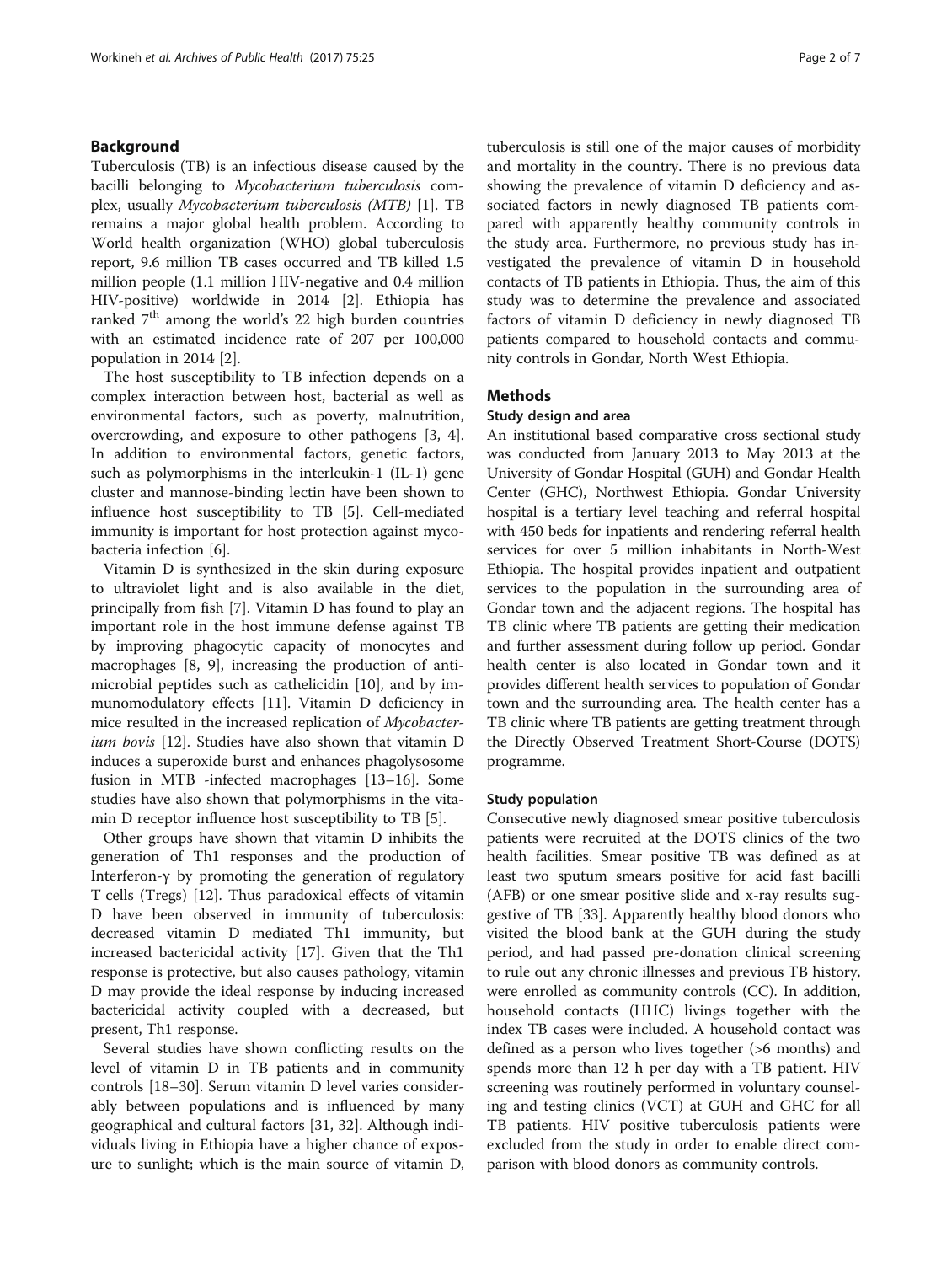## Data collection

Socio-demographic data were collected using a structured and pretested questionnaire. Data on age, sex, level of education, occupational status, smoking, and alcohol intake were collected from all newly diagnosed TB patients and community controls. All household contacts had data on age and sex; but not regarding level of education, occupational status, alcohol use and tobacco use. Height and weight were measured for all TB patients, household contacts and community controls, and body mass index (BMI) was calculated using the formula: weight (kg)/height  $(m^2)$ . Blood samples were collected for  $25(OH)$ -vitamin  $D_3$  measurement, and the serum was harvested immediately following centrifugation at 3000 rpm, and stored at −20 °C.

#### Measurement of vitamin D

The serum vitamin D was measured using a 25(OH) vitamin  $D_3$  direct Enzyme Linked Immunosorbent Assay (ELISA) kit(Immunodiagnostik AG, Stubenwald-Allee, Germany). The method utilizes a competitive ELISA technique with a selected monoclonal antibody recognizing vitamin D. It measures the serum 25(OH)-vitamin  $D_3$  concentrations in the range of 12–240 nmol/L. The interpretation of the measurement was based on the information from American Society for Bone and Mineral Research (ASBMR) 2006 [\[34\]](#page-6-0). A 25(OH)-vitamin  $D_3$  level ≤25 nmol/L defines severe deficiency whereas < 50 nmol/L defines vitamin D deficiency. The  $25(OH)$ -vitamin D<sub>3</sub> level between 50 and 75 nmol/L shows insufficiency whereas individuals with > 75 nmol/L of vitamin D have adequate levels.

#### Statistical analysis

Data were entered into Epi-info version 3.5.3 and analyzed using Statistical Package for Social Sciences (SPSS) version 20. Data were reported as frequency and percentage for categorical variables and mean and standard deviation (SD) for the normally distributed continuous variables. Categorical variables were analyzed using chisquare test. One-way analysis of variance (ANOVA) with Bonferroni post hoc test was used to determine whether there are any significant differences in the mean serum levels between TB patients, community controls and household contacts. Previous studies reported that only severe vitamin D deficiency (a  $25(OH)$ -vitamin D<sub>3</sub> level ≤25 nmol/L) not vitamin D deficiency (A 25(OH)-vitamin  $D_3$  level < 50 nmol/L) was associated with a significantly increased risk of active TB. Therefore, in this study we dichotomized our study participants in to two groups (Individuals with severe vitamin D deficiency and without severe vitamin D deficiency). Binary logistic regression model was fitted to identify factors associated with severe vitamin D deficiency. Variables with a  $p$ -values of <0.2 in the bivariate analysis were entered to a multivariable binary logistic regression analysis to identify the independent determinants of severe vitamin D deficiency. Both the Crude Odds Ratio (COR) and the Adjusted Odds Ratio (AOR) with a corresponding 95% confidence interval (CI) were calculated to investigate the strength of the association. Statistical significance was considered at 95% level of confidence and P value less than 0.05.

# Results

# Socio-demographic and clinical characteristics of the study participants

A total of 126 newly diagnosed tuberculosis patients (78 males and 48 females), 57 household contacts (23 males and 34 females) and 70 community controls (53 males and 17 females) were included in the study. The mean (SD) age of TB patients, household contacts and community controls was  $29.8 \pm 11.9$  years,  $24.3 \pm 14.7$  years and  $27.3 \pm 7.6$  years respectively. A large proportion (72/ 126 (57.2%)) of tuberculosis patients were from urban areas. The mean BMI was found significantly lower in TB patients  $(17.4 \pm 2.25 \text{ kg/m}^2)$  than in community controls  $(21.4 \pm 2.84 \text{ kg/m}^2)$   $(p < 0.001)$  and in household contacts  $(18.9 \pm 3.77 \text{ kg/m}^2)$  ( $p = 0.001$ ). (Table [1](#page-3-0)).

# Comparison of serum Vitamin D levels between newly diagnosed TB patients, household contacts and community controls

There was a statistically significant difference in the mean serum level of vitamin D between groups as determined by one-way ANOVA (F(df) = 6.03(2),  $p = 0.003$ ). A Bonferroni post hoc test revealed that the mean vitamin D level was significantly lower in newly diagnosed TB patients  $(30.1 \pm 19.3 \text{ nmol/L})$  compared to community controls  $(38.5 \pm 20.9 \text{ noml/L}, p = 0.005)$  and house hold contacts  $(37.7 \pm 12.8 \text{ nmol/L}, p = 0.031)$ . There was no statistically significant difference in mean vitamin D level between the household contacts and community controls  $(p = 0.98)$  (Table [2](#page-3-0)).

# Prevalence of vitamin D deficiency among the study participants

Vitamin D insufficiency (25(OH)-vitamin  $D_3$  level of 50 to 75 nmol/L) was observed in 11.9% of TB patients, 24.3% of community controls, and 12.7% of household contacts. Using the criteria level of serum 25(OH)-vitamin  $D_3$  < 50 nmol/L, the prevalence of vitamin D deficiency was 83.3% in patients with TB, and this prevalence was significantly higher than the prevalence in community controls  $(67.1\%, P = 0.009)$ . The prevalence of vitamin D deficiency was also found higher in household contacts (80.7%). Severe vitamin D deficiency was observed in 53%(67/126), 30% (21/70), 19.3%(11/57) of TB patients, community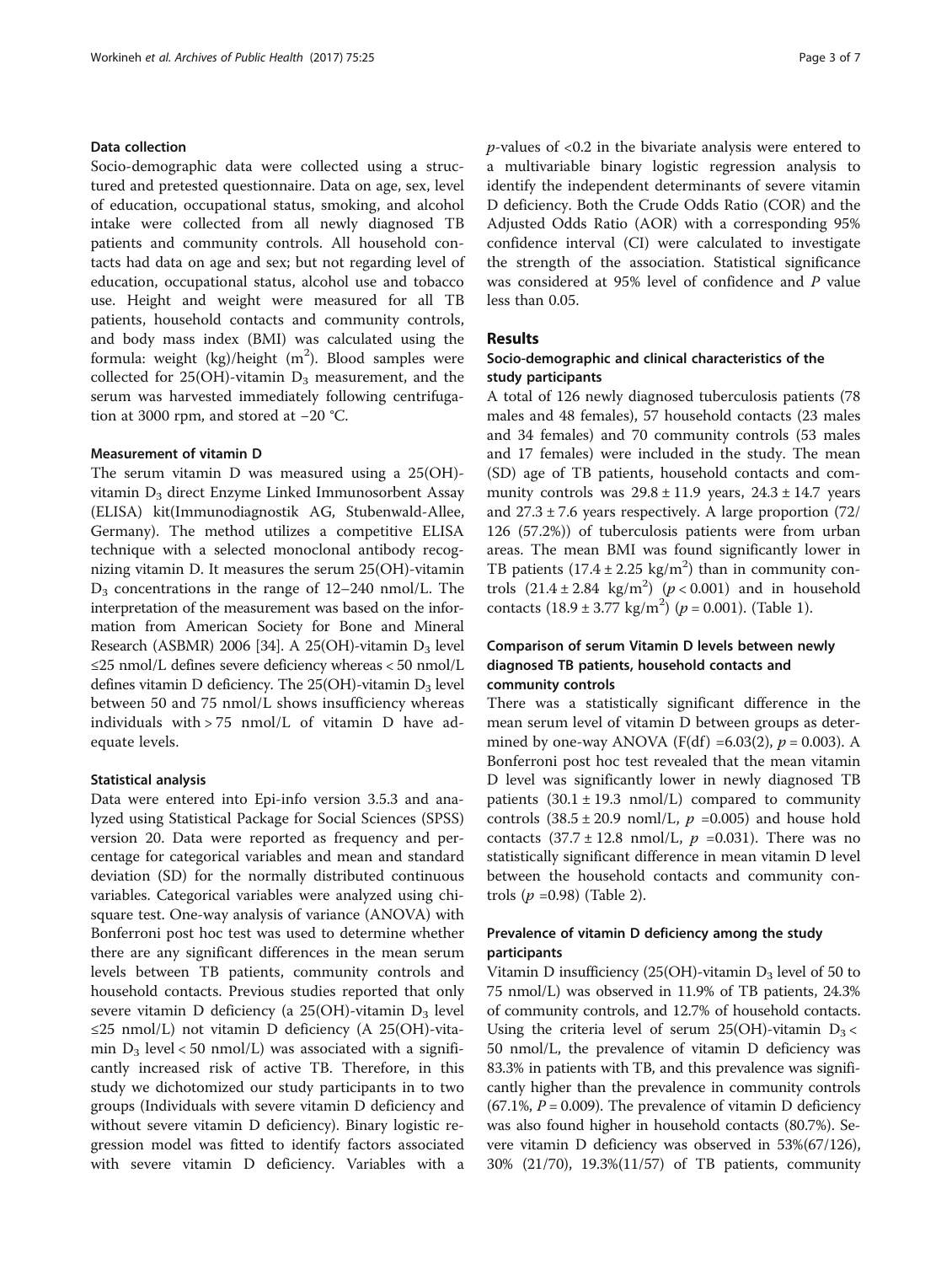| Variables                       | TB patients ( $n = 126$ )<br>n (%) | Community controls $(n = 70)$<br>n (%) | $P^*$   | Household contacts $(n = 57)$<br>n (%) | $P^{**}$ |
|---------------------------------|------------------------------------|----------------------------------------|---------|----------------------------------------|----------|
| Gender                          |                                    |                                        |         |                                        |          |
| Male                            | 78 (62)                            | 53(76)                                 | 0.049   | 23(40.4)                               | 0.006    |
| Female                          | 48 (38)                            | 17(24)                                 |         | 34(59.6)                               |          |
| Age (years) mean(SD)            | $29.8 \pm 11.9$                    | $27.3 \pm 7.6$                         | 0.173   | $24.3 \pm 14.7$                        | 0.008    |
| BMI, Kg/m <sup>2</sup> Mean(SD) | $17.4 \pm 2.25$                    | $21.4 \pm 2.84$                        | < 0.001 | $18.9 \pm 3.77$                        | 0.001    |
| Level of education              |                                    |                                        |         |                                        |          |
| Illiterate                      | 38(30)                             | 11(15.7)                               | 0.023   | <b>NA</b>                              |          |
| Read and write                  | 67(53.3)                           | 38(54.3)                               |         |                                        |          |
| Higher education                | 21(16.7)                           | 21(30)                                 |         |                                        |          |
| Occupation                      |                                    |                                        |         |                                        |          |
| Employed                        | 21(16.7)                           | 28(40)                                 | < 0.001 |                                        |          |
| Unemployed                      | 22(17.5)                           | 10(14.3)                               |         | <b>NA</b>                              |          |
| Daily laborer                   | 28(22.2)                           | 14(20)                                 |         |                                        |          |
| Farmer                          | 36(28.5)                           | 13(18.6)                               |         |                                        |          |
| Others                          | 19(15.1)                           | 5(7.1)                                 |         |                                        |          |
| Residence                       |                                    |                                        |         |                                        |          |
| Urban                           | 72(57.2)                           | 42(60)                                 | 0.697   | <b>NA</b>                              |          |
| Rural                           | 54(42.8)                           | 28(40)                                 |         |                                        |          |
| Alcohol use                     |                                    |                                        |         |                                        |          |
| Yes                             | 53(42.5)                           | 24(35)                                 | 0.285   | <b>NA</b>                              |          |
| No                              | 73(57.5)                           | 46(65)                                 |         |                                        |          |
| Smoking                         |                                    |                                        |         |                                        |          |
| Yes                             | 22(17.5)                           | 10(14)                                 | 0.564   | <b>NA</b>                              |          |
| No                              | 104(82.5)                          | 60(86)                                 |         |                                        |          |

<span id="page-3-0"></span>Table 1 Socio-demographic and clinical characteristics of the study participants

 $P^*$  P for difference among TB patients and community controls;  $P^{**}$  P for difference among TB patients and house hold contacts, NA not applicable

controls and household contacts respectively. The observed severe vitamin D deficiency was significantly higher in TB patients than in community controls  $(p = 0.002)$ . (Table [3](#page-4-0)).

# Risk factors associated with severe vitamin D deficiency among tuberculosis patients and community controls

Logistic regression analysis was performed to identify factors associated with severe vitamin D deficiency. In the crude logistic regression analysis, three factors were associated with severe vitamin D deficiency: low BMI (COR = 2.7; 95% CI =  $1.48 - 4.73$ ; $P = 0.01$ ), Residence (COR = 0.19; 95%)  $CI = 0.05 - 0.77; P = 0.02$ ) and being positive for TB(COR  $= 2.5$ ; 95% CI = 1.36–4.52; P = 0.01). In the multivariable binary logistic regression model, low BMI with  $(P = 0.001)$ ; AOR = 2.13;95% CI = 1.02–3.28) and being positive for TB  $(P = 0.002; AOR = 1.93; 95\% CI = 1.06-2.86)$  were independently associated with severe vitamin D deficiency (Table [4](#page-4-0)).

# **Discussion**

In this study, high prevalence of severe vitamin D deficiency was observed among newly diagnosed TB patients compared to community controls and house hold contacts. In addition, the serum vitamin D level of TB patients was significantly lower than community controls. After controlling for potential confounders using multivariable logistic regression model, low BMI level and being positive for TB were significant predictors of severe vitamin D deficiency.

Table 2 Comparison of mean vitamin D levels between newly diagnosed TB patients, household contacts and community controls

| Variables                   |               | TB patients ( $n = 126$ ) Community controls ( $n = 70$ ) $P^*$ |       | Household contacts ( $n = 57$ ) $P^{**}$ |       |
|-----------------------------|---------------|-----------------------------------------------------------------|-------|------------------------------------------|-------|
| Vitamin D(nmol/L) Mean ± SD | $30.1 + 19.3$ | $38.5 \pm 20.9$                                                 | 0.005 | $377 + 128$                              | 0.031 |

P\* P for difference of serum vitamin D level between TB patients and community controls; P\*\* P for difference of serum vitamin D level between TB patients and house hold contacts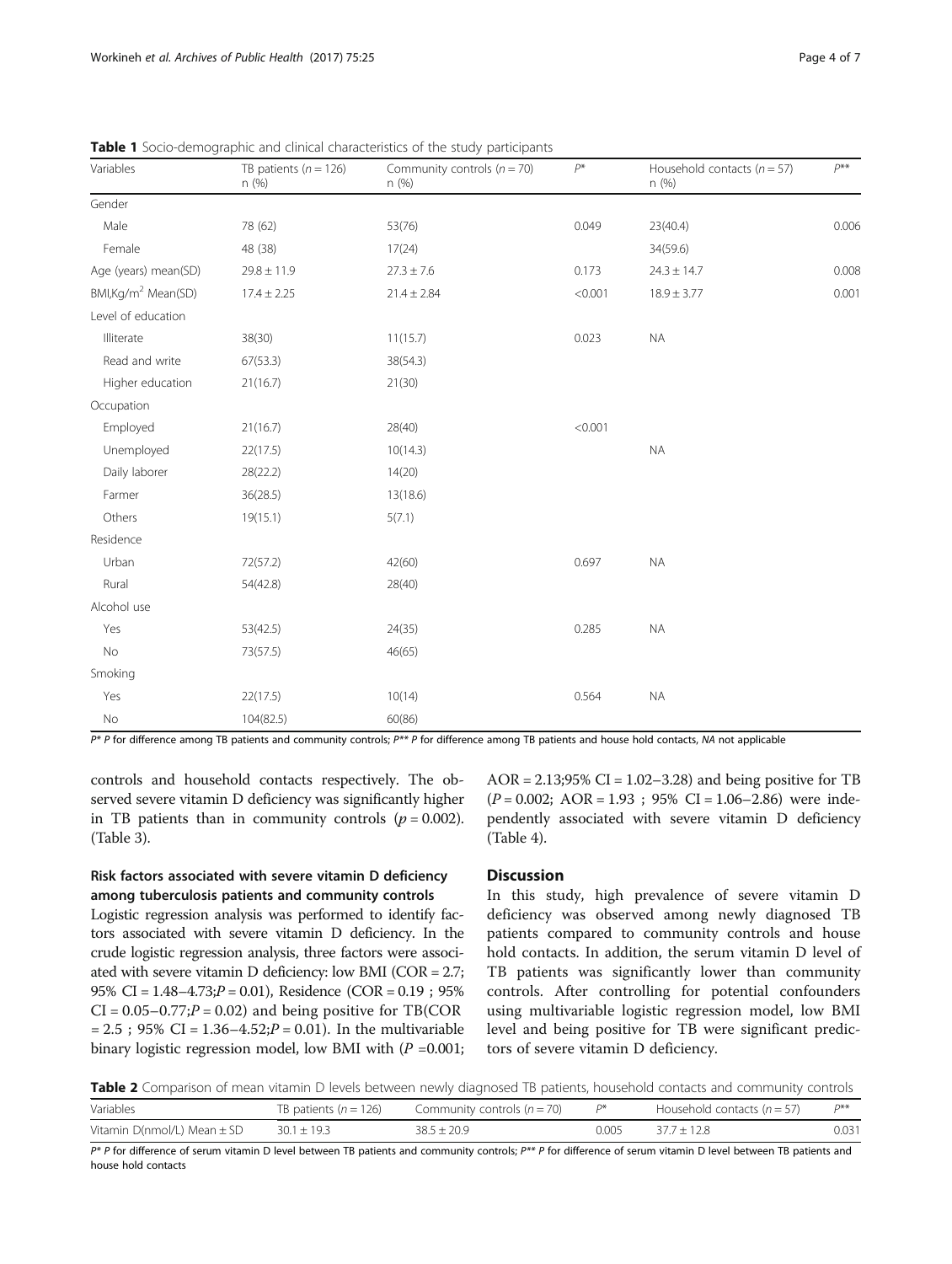| Category                    | TB cases n (%) | Community controls n (%) | $P^*$ value | Household contacts n (%) | $P^{**}$ value |
|-----------------------------|----------------|--------------------------|-------------|--------------------------|----------------|
| Vitamin D deficiency        | 105(83.3)      | 47(67.1)                 | 0.009       | 46(80.7)                 | 0.664          |
| Vitamin D insufficiency     | 15(11.9)       | 17(24.3)                 | 0.64        | 7(12.7)                  | 0.84           |
| Severe vitamin D deficiency | 67(53.2)       | 21(30)                   | 0.002       | 11(19.3)                 | < 0.001        |
| Normal vitamin D level      | 6(4.8)         | 6(8.6)                   | 0.28        | 1(1.7)                   | 00.32          |

<span id="page-4-0"></span>Table 3 Proportion of vitamin D deficiency levels among TB patients, community controls and household contacts

Chi-square test was used to test for differences in proportions.  $P^* P$  for difference among TB patients and community controls,  $P^{**} P$  for difference among TB patients and house hold contacts, VDD Vitamin D deficiency ((25(OH)-vitamin D<sub>3</sub> ≤ 50 nmol/L)), VDI Vitamin D insufficiency ((25(OH)-vitamin D<sub>3</sub> 51-75 nmol/L)), SVD Severe vitamin D deficiency(25(OH)-vitamin  $D_3 < 25$  nmol/L)

Similar to the current study, reports from Tanzania [[18\]](#page-6-0), Uganda [[28\]](#page-6-0) and Malawi [[29\]](#page-6-0) show that a low BMI is associated with Vitamin D deficiency in TB patients. This may be explained as patients with low BMI usually have a little adipose tissue so they are unable to store vitamin D, and they have no reserves when there is poor dietary intake of foods that are rich with vitamin D.

The serum vitamin D level of TB patients was significantly lower than community controls. This may be due

Table 4 Factors associated with severe vitamin D deficiency (vitamin D level <25 nmol/L) among TB patients and community controls, Northwest Ethiopia ( $n = 196$ )

| Characteristics | Severe vitamin D deficiency |                   |                           |                           |  |
|-----------------|-----------------------------|-------------------|---------------------------|---------------------------|--|
|                 | Yes n(%)                    | No $n\frac{9}{6}$ | COR <sup>a</sup> (95% CI) | AOR <sup>b</sup> (95% CI) |  |
| Sex             |                             |                   |                           |                           |  |
| Male            | 59(45)                      | 72(55)            | $1.02(0.56 - 1.85)$       |                           |  |
| Female          | 29(44.6)                    | 36(55.4)          | 1                         |                           |  |
| Age             |                             |                   |                           |                           |  |
| < 18            | 13(59.1)                    | 9(40.9)           | 1                         |                           |  |
| $18 - 30$       | 45(38.8)                    | 71(61.2)          | $2.27(0.90 - 5.76)$       |                           |  |
| $31 - 50$       | 24(50)                      | 24(50)            | 1.44(0.52-4.01)           |                           |  |
| >50             | 6(60)                       | 4(40)             | 09.6(0.214.42)            |                           |  |
| <b>BMI</b>      |                             |                   |                           |                           |  |
| < 18.5          | 56(55.6)                    | 43(43.4)          | $2.7(1.48 - 4.73)^*$      | $2.13(1.02 - 3.28)^*$     |  |
| >18.5           | 32(33)                      | 65(67)            | 1                         | 1                         |  |
| TB status       |                             |                   |                           |                           |  |
| TB positive     | 67(53.2)                    | 59(46.8)          | $2.5(1.36 - 4.52)^{*}$    | $1.93(1.06 - 2.86)$ *     |  |
| TB negative     | 21(30)                      | 49(70)            | 1                         | 1                         |  |
| Smoking         |                             |                   |                           |                           |  |
| Yes             | 19(59.4)                    | 13(40.6)          | $0.48(0.08 - 2.8)$        |                           |  |
| No              | 69(42.1)                    | 95(57.9)          | 1                         |                           |  |
| Residence       |                             |                   |                           |                           |  |
| Urban           | 69(60.5)                    | 45(39.5)          | $0.194(0.05 - 0.8)$ *     | $11.3(0.83 - 153.5)$      |  |
| Rural           | 19(23.2)                    | 63(76.8)          | 1                         | 1                         |  |

BMI body mass index

Three variables namely, BMI being positive for TB and residence, with a p-values of <0.2 in the bivariate analysis were entered to a multivariable binary logistic regression analysis  $*P < 0.05$ 

<sup>a</sup>Crude Odds Ratio

<sup>b</sup>Adjusted Odds Ratio

to the inadequate dietary intake as reflected by the high frequency of low BMI among the newly diagnosed TB patients. More TB patients were unemployed, which indicated a potential lower socioeconomic status of TB patients. It has been suggested that vitamin D deficiency in TB patients might lead to impaired immune control of mycobacteria [[9](#page-5-0)–[12](#page-5-0)]. In line with this, we found that TB was independently associated with severe vitamin D deficiency. Our results are consistent with studies indicating vitamin D deficiency as a risk factor for developing tuberculosis [[35\]](#page-6-0). However, the fact that even household contacts and community controls also have a high level of vitamin D deficiency without association to active TB needs to be further elucidated.

In line with our findings several studies from Tanzania, Vietnam, West Africa, Uganda and Malawi showed higher prevalence of vitamin D deficiency in TB cases than in their corresponding community controls [[18, 20, 25, 28, 31\]](#page-6-0). However, the prevalence of vitamin D deficiency in TB patients in those previous studies was lower than the prevalence in our study. These discrepancies could be explained by the varying study definitions of vitamin D deficiency used, difference in the techniques used for measurement of vitamin D concentrations, the location in terms of latitude of the study sites, seasonal variations, varying dietary habits, frequencies of other co-morbidities and differences in BMI among the respective study participants.

The sunlight is an important source of vitamin D [[36, 37\]](#page-6-0), and sun exposure is usually higher in the study area compared to Europe. However, the serum vitamin D level of the study subjects in our study was found to be lower compared to subjects in Greenland [\[22\]](#page-6-0) and West London [\[23\]](#page-6-0). This may be due to differences in skin pigmentation, as melanin efficiently absorbs UVB radiation and dark skin persons require 3 to 4 times longer sun exposure [[38](#page-6-0)]. In addition, it has been reported that skin pigmentation was a significant predictor variable of vitamin D deficiency [[39](#page-6-0), [40\]](#page-6-0).

Many studies have reported that the prevalence of vitamin D deficiency in tuberculosis patients varies depending on the season [[41](#page-6-0)]. Although our study was carried out during the sunny months, the vitamin D deficiency was still common in TB patients in the current study. The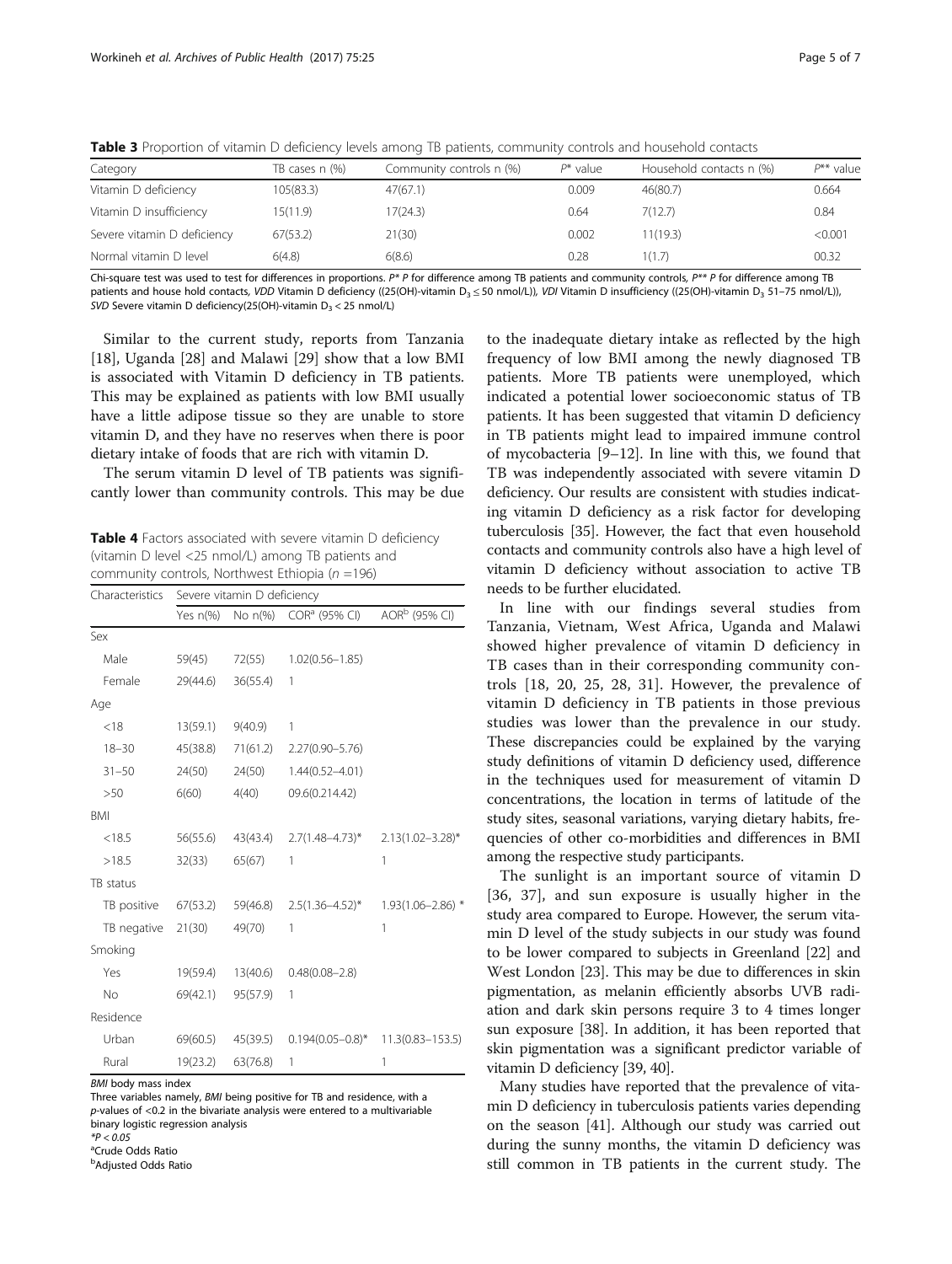<span id="page-5-0"></span>daylight exposure differs little between the summer and a winter months in Ethiopia. Seasonal variation is therefore unlikely to have made a major contribution to the low vitamin D levels.

Our study has some limitations and one of them is common to most other similar studies in that the direct causal relationship between low vitamin D levels and the risk of developing TB needs further investigation. Thus, it is not possible to draw any conclusions about the risk of developing TB in community controls or house-hold contacts based on our data. A follow up study with higher numbers of the community controls and household contacts would have resolved some of these issues. It would also have been of value to include seasonal variation and more clinical and sociodemographic variables, in particular for the house-hold contacts. The major strength of this study is including household contacts for comparison of vitamin D levels to TB patients and that the study was performed in a high endemic area (Ethiopia) where there is very limited knowledge about the association between Vitamin D deficiency and TB. We found a high prevalence of vitamin D deficiency in household contacts of TB patients which may be one factor contributing to the risk of developing TB in such highly exposed individuals.

## Conclusions

High prevalence of vitamin D deficiency was found among newly diagnosed TB patients and house hold contacts. Low body mass index and presence of tuberculosis were associated with severe vitamin D deficiency in newly diagnosed pulmonary tuberculosis patients. Considering the high prevalence of vitamin D deficiency, the present study implicates that further follow-up studies are warranted to determine whether vitamin D supplementation can have a role in the prevention and treatment of tuberculosis in Ethiopia.

#### **Abbreviations**

ANOVA: Analysis of variance; ASBMR: American Society for Bone and Mineral Research; BMI: Body mass index; CC: Community controls; CD4: Cluster of differentiation 4; CD8: Cluster of differentiation 8; DOTS: Directly observed treatment short-course program; ELISA: Enzyme-linked immunosorbent assay; GHC: Gondar Health Center; GUH: University of Gondar Hospital; HHC: Household contacts; HIV: Human immunodeficiency virus; MDR TB: Multiple drug resistant tuberculosis; Mtb: Mycobacterium tuberculosis; TB: Tuberculosis; VCT: Voluntary counseling and testing; VDR: Vitamin D receptor; WHO: World health organization

#### Acknowledgements

We would like to acknowledge the study participants without whom this work would have not been a reality. We also acknowledge the nurses and laboratory technicians of DOTS clinic at University of Gondar Hospital and Gondar Health Center, who screened and recruited patients for the study and sample processing.

## Funding

This work was supported by the Swedish Heart and Lung Foundation.

#### Availability of data and materials

The data supporting our findings is contained within the manuscript; any additional data will be shared upon request to the corresponding author.

#### Authors' contributions

MW, EA, OS and TS conceived the study concept and designed the study; MW, AG and SG carried out data collection and laboratory analysis; BM, EA BM supervised the data collection and laboratory analysis; MW analyzed the data and prepared the first manuscript draft; EA, TS,BM and OS reviewed the draft; All authors read and approved the final manuscript.

#### Competing interests

The authors declare that there is no competing interest with regard to the present study.

#### Consent for publication

Not applicable.

#### Ethics approval and consent to participate

The study was approved by the ethical committee of School of Biomedical and Laboratory Sciences, University of Gondar. In addition, written informed consent was obtained from each participant.

## Publisher's Note

Springer Nature remains neutral with regard to jurisdictional claims in published maps and institutional affiliations.

#### Author details

<sup>1</sup>Department of Immunology & Molecular Biology, School of Biomedical and Laboratory Sciences, University of Gondar, Gondar, Ethiopia. <sup>2</sup>Department of Medical Microbiology, Linkoping University, Linköping, Sweden. <sup>3</sup>Department of Clinical Microbiology and Infectious Diseases, Kalmar county Hospital, Kalmar, Sweden. <sup>4</sup>St. Paul's Millennium Medical College, Addis Ababa Ethiopia. <sup>5</sup>Department of Medical Parasitology, School of Biomedical and Laboratory Sciences, University of Gondar, Gondar, Ethiopia.

## Received: 26 January 2017 Accepted: 13 April 2017 Published online: 19 June 2017

## References

- 1. Kumar V, Abbas AK, Fausto N, Mitchell RN. Robbins basic pathology. 8<sup>th</sup> ed. Philadelphia: Saunders Elsevier; 2007. p. 516–22.
- 2. WHO. Global tuberculosis report. Geneva: WHO; 2015.
- 3. Nardell EA. Environmental control of tuberculosis. Med Clin North Am. 1993; 77:1315–34.
- 4. Borkow G, Weisman Z, Leng Q, Stein M, Kalinkovich A, et al. Helminths, human immunodeficiency virus and tuberculosis. Scand J Infect Dis. 2001; 33:568–71.
- 5. Kramnik I, Dietrich WF, Demant P, Bloom BR. Genetic control of resistance to experimental infection with virulent Mycobacterium tuberculosis. Proc Natl Acad Sci U S A. 2000;97:8560–5.
- 6. Rook GA, Zumla A. Advances in immunopathogenesis of pulmonary tuberculosis. Curr Opin Pulm Med. 2001;7:116–23.
- 7. Lips P. Vitamin D, physiology. Prog Biophys Mol Biol. 2006;92:4–8.
- 8. Rook GW, Steele J, Fraher L, Barker S, Karmali R, O'Riordan J. VitaminD3, gamma interferon, and control of proliferation of Mycobacterium tuberculosis by human monocytes. Immunology. 1986;57:159–63.
- 9. Rowle AJ, Ross EJ. Inhibition by 1,25(OH)2-vitaminD3 of the multiplication of virulent tubercle bacilli in cultured human macrophages. Infect Immun. 1987;55:2945–50.
- 10. Liu PT, Stenger S, Li H. Toll-like receptor triggering of a vitamin D mediated human antimicrobial response. J Immunol. 2007;179:2060–3.
- 11. Griffin MD, Xing N, Kumar R. Vitamin D and its analogs as regulators of immune activation and antigen presentation. Annu Rev Nutr. 2003;23:117–45.
- 12. Waters WR, Palmer MV, Nonnecke BJ. Mycobacterium bovis infection of vitamin D-deficient mice. Microb Pathog. 2004;36(1):11–7.
- 13. Sly LM, Lopez M, Nauseef WM, Reiner NE. 1alpha, 25-dihydroxyvitamin D3 induced monocyte antimycobacterial activity is regulated by phosphatidylinositol 3-kinase and mediated by the NADPHdependent phagocyte oxidase. J Biol Chem. 2001;276:35482–93.